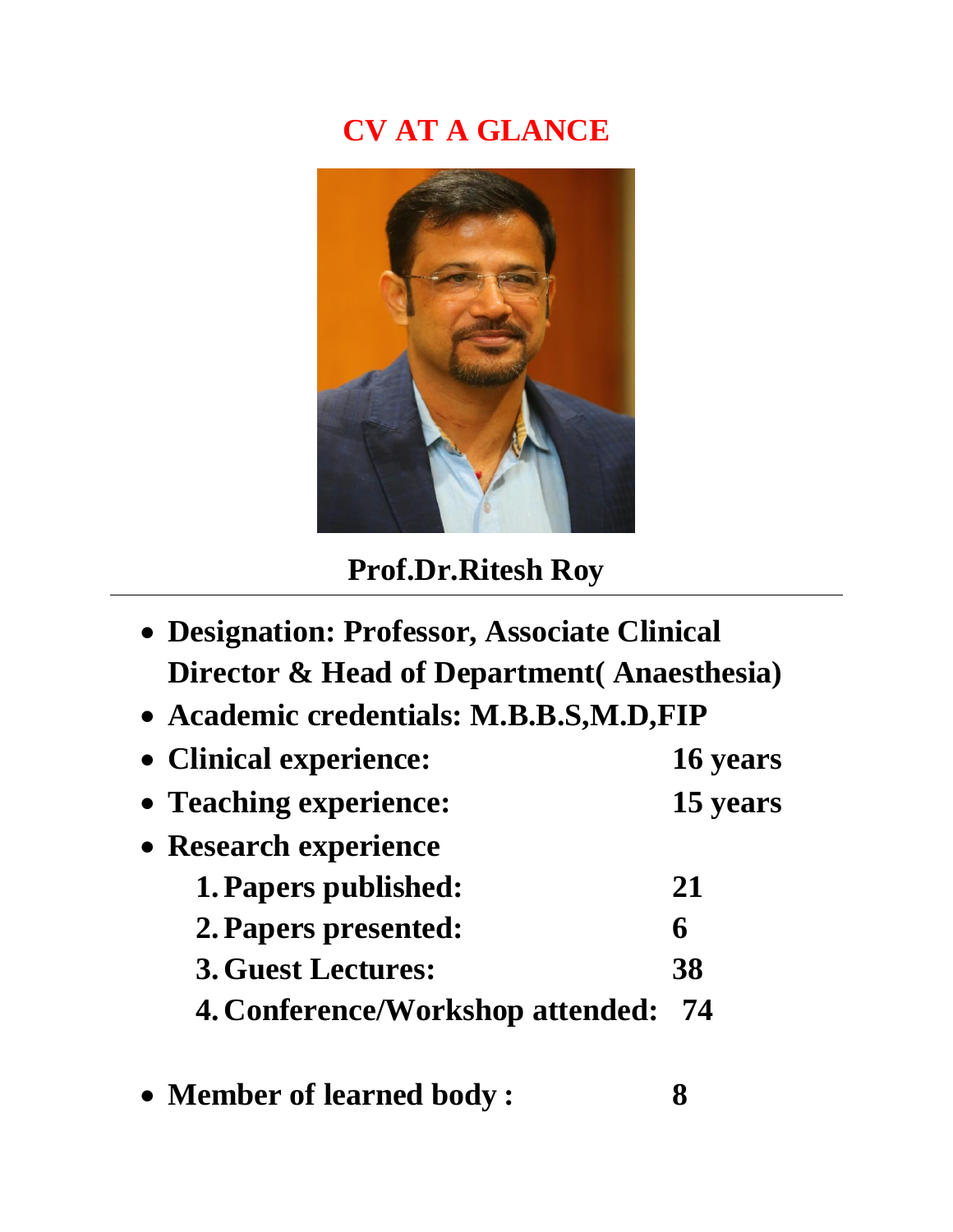#### **A Brief Profile**

Prof Dr.Ritesh Roy is a graduate from S.C.B Medical College ,Cuttack and Post graduate from J.N.Medical College,AMU,Aligarh.

He is the faculty at many national conferences and Ultrasound guided nerve block workshops.

He has special interest in difficult airway management,PNS and ultrasound guided peripheral nerve blocks and paediatric anaesthesia.

He has been trained in CTLS,PALS,Bariatric anaesthesia and PNS and ultrasound guided peripheral nerve blocks.

He has more than 21 publications in both international and national journal.

He is a executive committee member of Academy of regional anaesthesia of India(AORA) and President & ex-Vice-President & Ex-Hony. Secretary of ISA Bhubnaeswar City Branch and ex-executive member of ISA Odisha State Branch.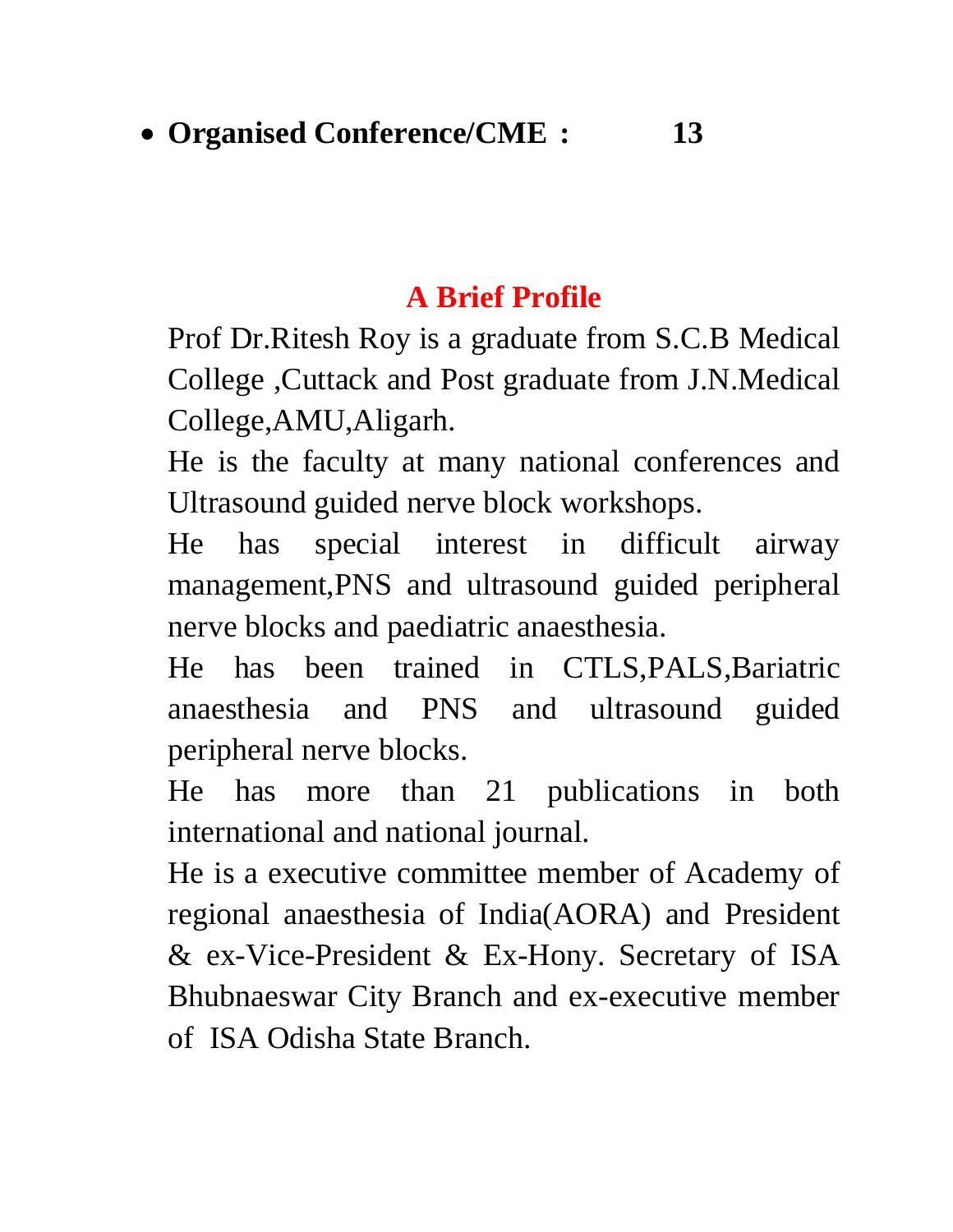He has organized and co-ordinated a number of CME/Workshops and conferences at state level.

He is the Organising Chairman of PUNCH(PNS & Ultrasound Guided Nerve Block Course Hands-on Workshop) for last 3 years and it was the first of kind of workshop in eastern India.

He was awarded with the Life Time Achievement award by ISA Bhubaneswar City Branch in 2018 for his contribution to the anaesthesia fraternity.

Dr Ritesh Roy has a total of 16 years clinical experience and 15 years teaching experience.

He is presently working as Associate Clinical Director & Head of Department(Anaesthesia) at CARE Hospitals, Bhubnaeswar from 2016 and Visiting Professor at Hi-Tech Medical College& Hospital,Bhubnaeswar since 2014.

He is Chief Anaesthesia Consultant for different cleft organization like Smile Train and Kimmaya Foundation.

He is the innovator of three PNS guided nerve block techniques and one USG guided nerve block technique which has been reported in the medical literature for first time.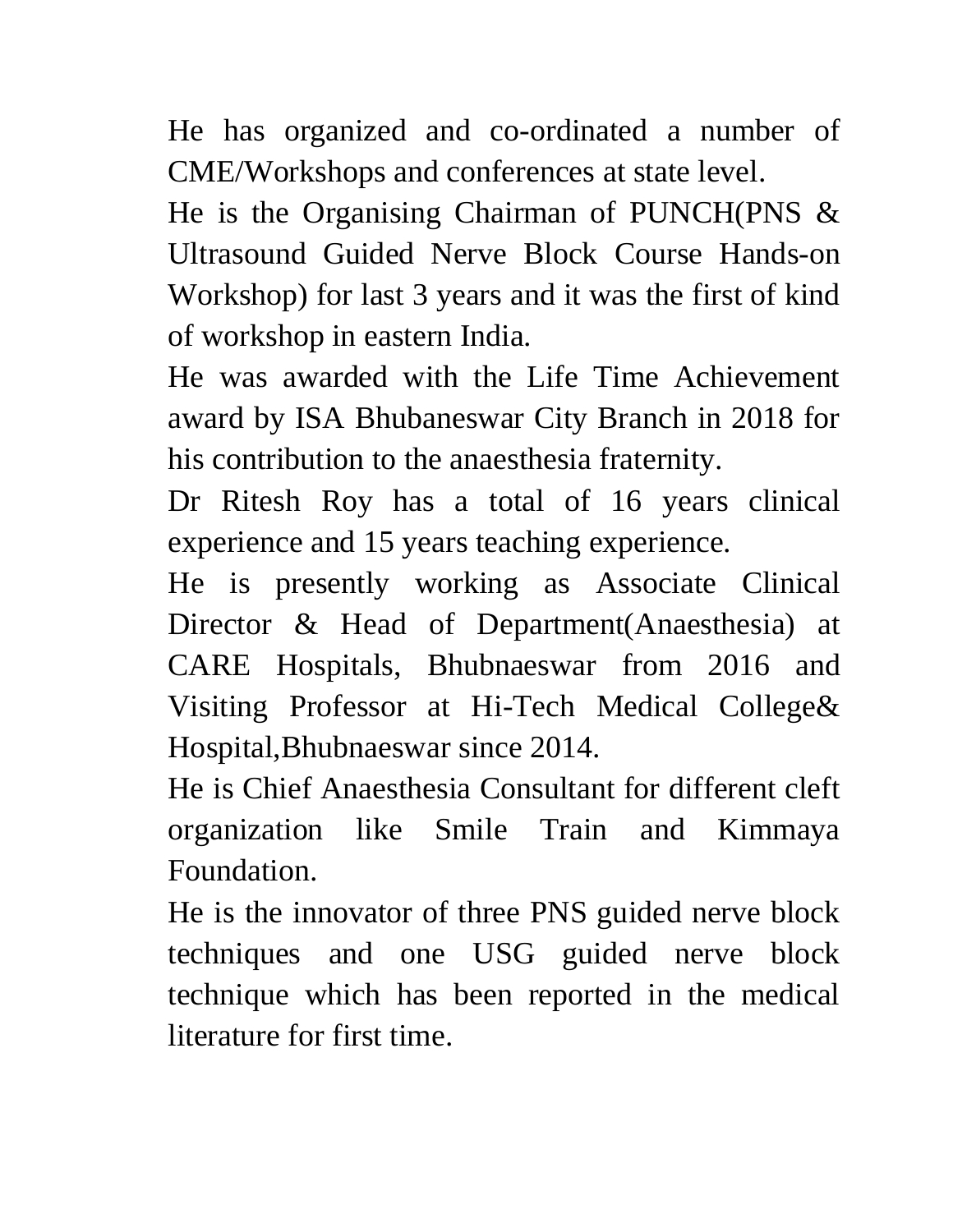Dr Ritesh Roy "Ultrasound Guided 4 in 1 block for knee and below knee surgeries" publication was one of top 5 research publication in regional anaesthesia in IJA session at ISACON 2018.

## **CV IN DETAIL**

- **Name: Prof Dr.Ritesh Roy Designation:** Associate Clinical Director & Head of Department(Anaesthesia),Professor **Affiliation:** CARE Hospitals,Bhubnaeswar Hi-Tech Medical College & Hospital **Contact:** 9437101886,7008016886 **Email:**drriteshroy@yahoo.com [dr.riteshroy@gmail.com](mailto:dr.riteshroy@gmail.com) **Academic Credentials:**
	- M.B.B.S- S.C.B Medical College, Cuttack(1999)
	- M.D- J.N.Medical College, AMU, Aligarh(2003)

**Clinical/Teaching Experience:**

 **Working as Associate Clinical Director & Head of Department(Anaesthesia) at CARE Hospitals,Bhubnaeswar**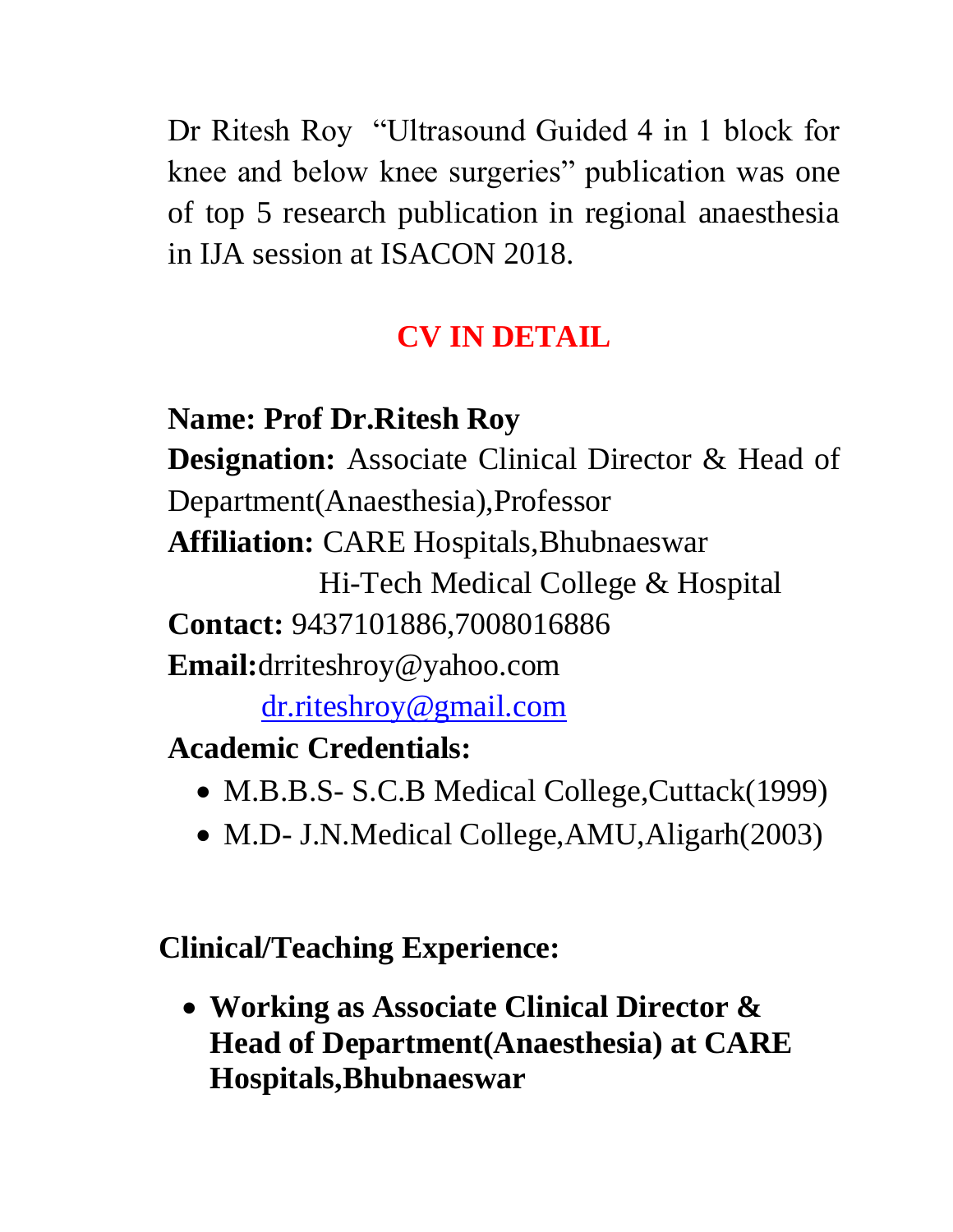- Worked as Senior Consultant & Incharge, Dept of Anaesthesia and Surgical ICU at Care Hospitals, Bhubnaeswar from 2016 to September 2019
- Worked as a Senior Consultant Anaesthesiologist and Anaesthesia incharge for Sparsh Hospital & Critical Care & Jagannath Hospital,Bhubaneswar from 2007 to 2016.
- Consultant Anaesthesiologist for Kimayaa Cleft Centre at Bhubaneswar
- Consultant Anaesthesiologist for Smile Train Centre At Balasore.
- Working as a Visiting Professor in the Post Graduate Department of Anaesthesiology at Hi-Tech Medical College and Hospital , Pandra Bhubaneswar 1/09/2014 from till date.
- Worked as a Associate Professor in the Department of Anaesthesiology at Hi-Tech Medical College and Hospital , Pandra Bhubaneswar from 1/08/10 to 31/08/2014
- Worked as a Assistant Professor in the Department of Anaesthesiology at Hi-Tech Medical College and Hospital , Pandra Bhubaneswar from 1/09/04 to 31/07/2010.
- Worked as a Consultant Anaesthesiologist and ICU-Incharge at Neelachal Hospital, Bhubaneswar from 09/06/03 to 31/08/04.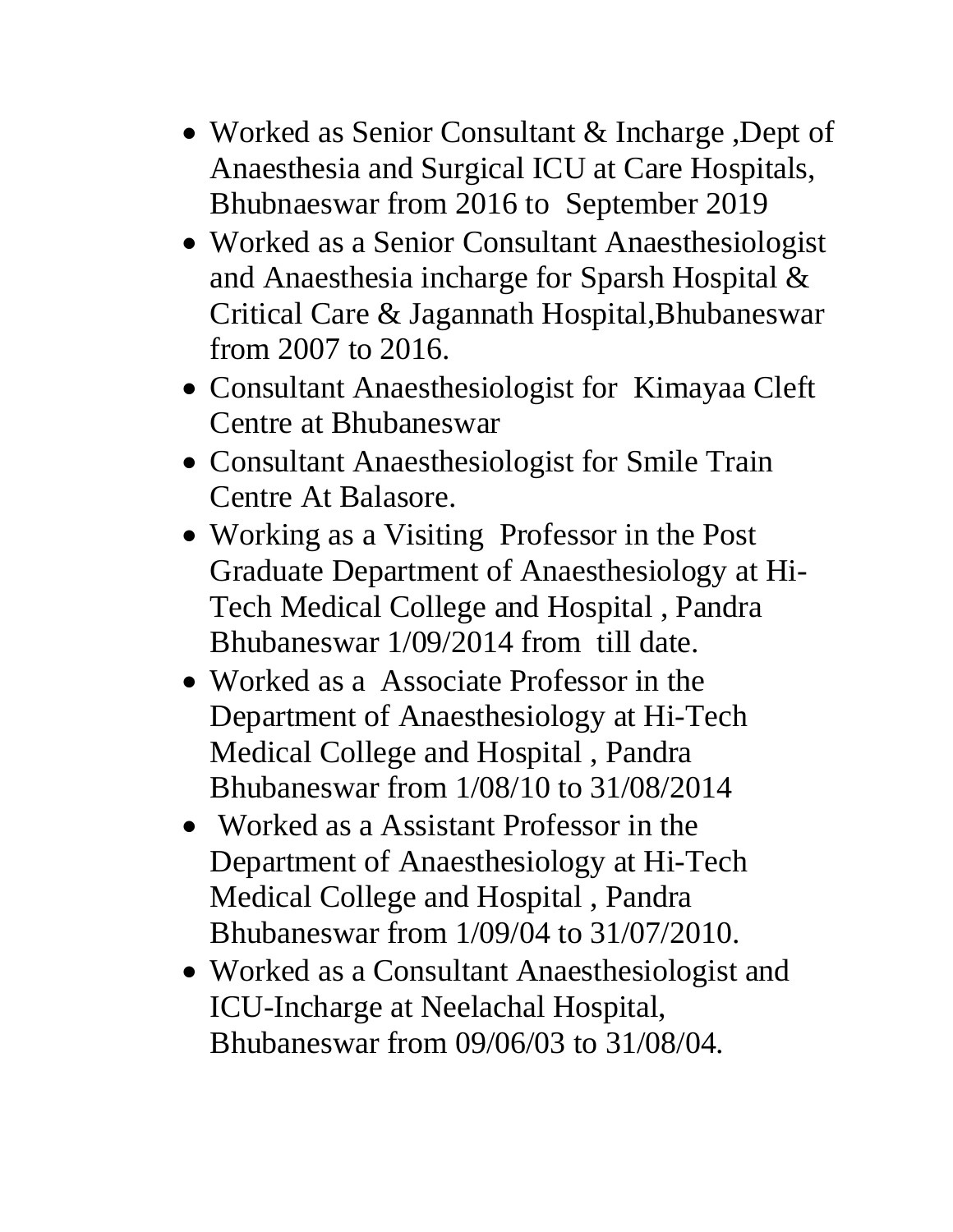• Experience in the super-speciality department of Paediatric surgery, Urology & Renal Transplant, Surgical Gastroenterology, Joint Replacement and Neurosurgery.

#### **Area of Special Interest:**

- 1. PNS and Ultrasound guided Peripheral nerve blocks.
- 2. Paediatric Anaesthesia.
- 3. Difficult Airway Management**.**

## **Additonal Training Received:**

- 1.CTLS
- 2. PALS
- 3. Fibreoptic Guided Intubation
- 4. Fellowship in Regional Anaesthesia & Pain Management from Aseculop Academy, Germany.
- 5. Fellowship in Bariatric Anaesthesia from Gem Hospital,Coimbatore
- 6. ACLS